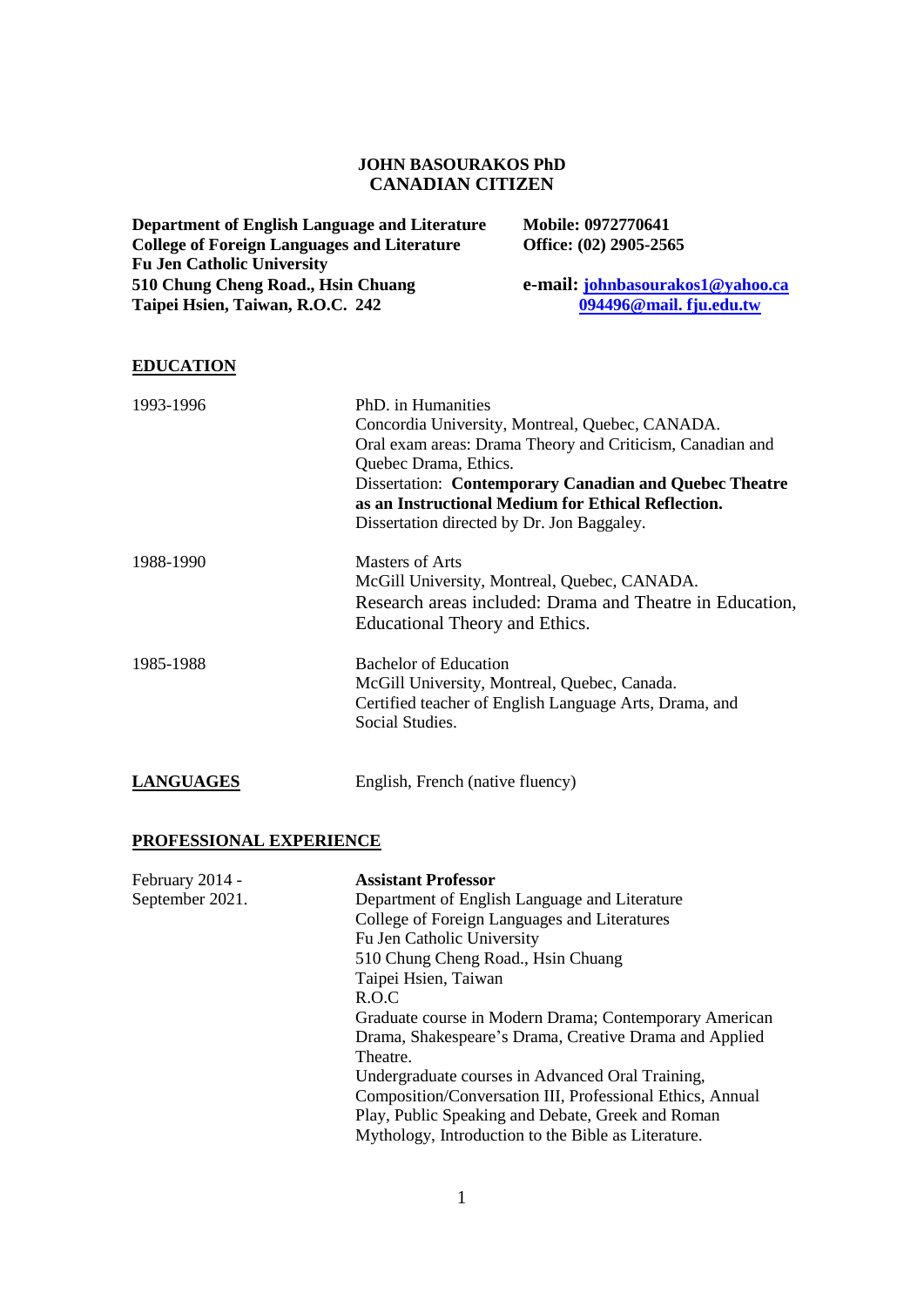| September 2016 -<br>June 2020        | M. A. Thesis Advisor (2 Graduate Theses)<br>Department of English Language and Literature<br>College of Foreign Languages and Literatures<br>Fu Jen Catholic University<br>510 Chung Cheng Road., Hsin Chuang<br>Taipei Hsien, Taiwan<br>R.O.C                                                                                                                                   |
|--------------------------------------|----------------------------------------------------------------------------------------------------------------------------------------------------------------------------------------------------------------------------------------------------------------------------------------------------------------------------------------------------------------------------------|
| September 2012 -<br>August 2013      | <b>Assistant Professor</b><br>Department of English<br>Faculty of Languages and Cultural Studies<br>Hoa Sen University, Quang Trung Software City<br>Ward Tanh Chanh Hiep/District 12<br>HCMC, Vietnam<br>Undergraduate Courses in British/American Literature,<br>Listening and Speaking, Academic Writing, Project I:<br>Secondary Data Collection, and Graduation Internship. |
| September 2011 -<br>August 2012      | <b>Head/Associate Professor</b><br>School of Humanities and Languages<br>Tan Tao University, Tan Tao University Avenue<br>Tan Duc Ecity, Duc Hoa/Long An Province, Vietnam<br>Undergraduate Courses in Essay Writing and Critical Thinking.                                                                                                                                      |
| September 2005-<br>August 2010       | <b>Assistant Professor</b><br>Department of English Language and Literature,<br><b>Fatith University</b><br>Buyukcekmece, Istanbul, Turkey.<br>Graduate and Undergraduate Courses in Theatre History,<br>Drama Theory, Essay Writing and Victorian Literature.                                                                                                                   |
| September 2006-<br>January 2007      | Graduate Seminar. M. A. Program Beykent University<br>Istanbul, Turkey. Courses in Theatre History.                                                                                                                                                                                                                                                                              |
| February 2006 - May 2006             | Graduate Seminar. M. A. Program Beykent University<br>Beykent, Istanbul, Turkey. Courses in Theatre History.                                                                                                                                                                                                                                                                     |
| September $2004 - \text{July } 2005$ | <b>Acting Chair</b><br>Department of English Language and Literature<br><b>Beykent University</b><br>Beykent, Istanbul, Turkey.                                                                                                                                                                                                                                                  |
| September 2000 -<br>August 2005      | <b>Assistant Professor,</b><br>Department of English Language and Literature,<br><b>Beykent University</b><br>Beykent, Istanbul, Turkey.<br>Undergraduate Courses in Modern Drama, Theatre History,<br>Cultural Studies, Essay Writing, Research Techniques, and<br>Comparative Literature.                                                                                      |
| February 1999 - June 2000            | <b>Assistant Professor</b>                                                                                                                                                                                                                                                                                                                                                       |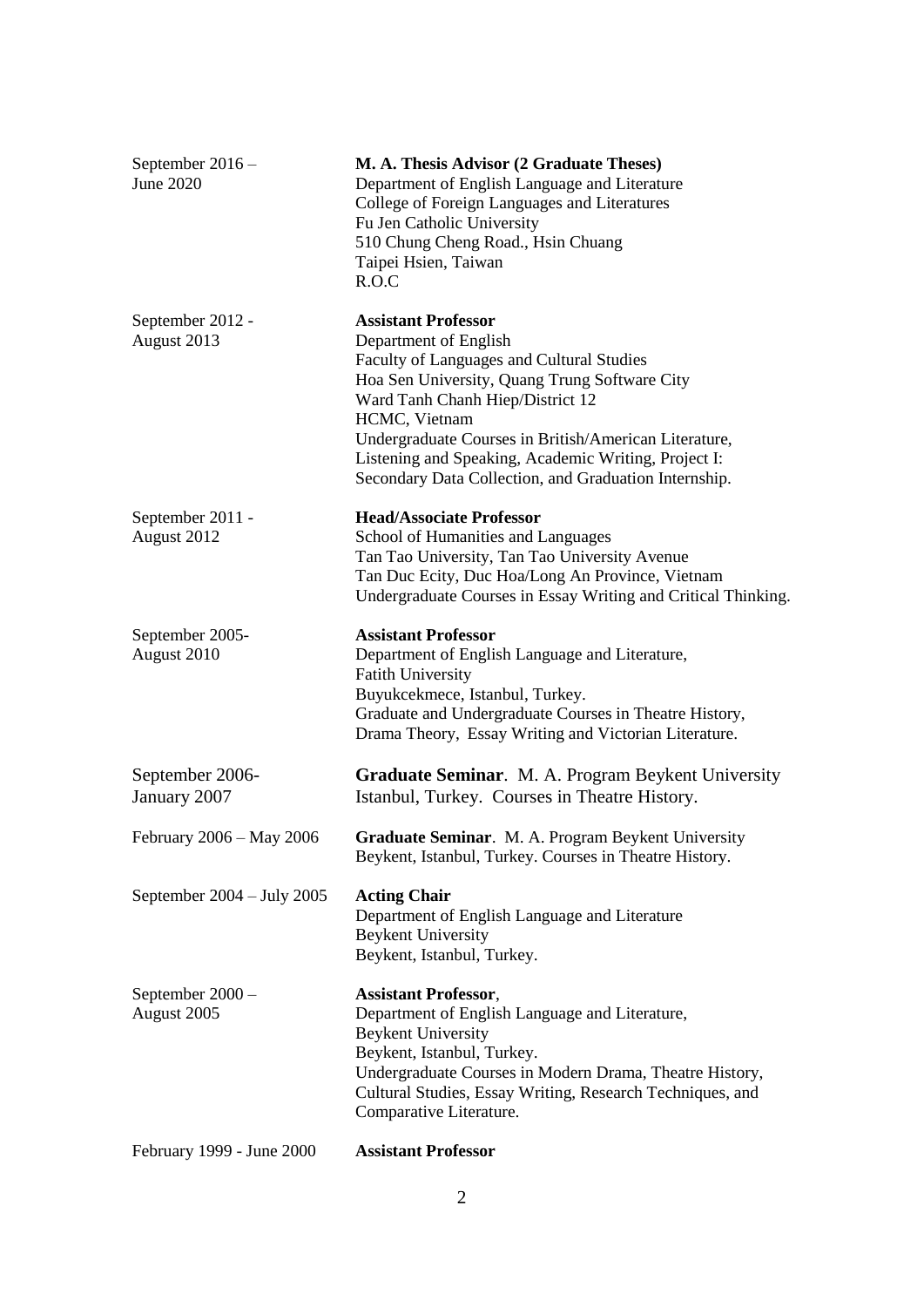Department of English Providence University Taichung, Taiwan, ROC. Graduate and Undergraduate Courses in American and British Drama, Shakespearean Studies, Essay Writing, and World Literature.

| September 1991 - | <b>University Lecturer</b>                                   |
|------------------|--------------------------------------------------------------|
| December 1996    | Department of Culture and Values in Education                |
|                  | Faculty of Education, McGill University                      |
|                  | Montreal, Quebec, CANADA.                                    |
|                  | Undergraduate Courses in Ethics, Philosophical Anthropology, |
|                  | and Philosophy of Education.                                 |

## **OTHER PROFESSIONAL EXPERIENCE.**

| September 1990 -<br>December 1990 | <b>Teaching Assistant</b><br>Department of Culture and Values in Education<br>Faculty of Education, McGill University<br>Montreal, Quebec, CANADA    |
|-----------------------------------|------------------------------------------------------------------------------------------------------------------------------------------------------|
| September 1989 -<br>December 1989 | <b>Teaching Assistant</b><br>Department of Culture and Values in Education<br>Faculty of Education, McGill University<br>Montreal, Quebec, CANADA    |
| September 1988 -<br>June 1989     | Sessional English and Drama Teacher<br>Grades 10 and 11<br>Laval Catholic High School<br>2323 Daniel Johnson Blyd<br>Chomedey, Laval, CANADA         |
| July 1 -31 1988                   | <b>Summer School Teacher</b><br>Grade 9 English<br>Laval Catholic High School<br>2323 Daniel Johnson Blyd.<br>Chomedey, Laval, CANADA                |
| <b>July 1987</b>                  | <b>Teaching Assistant</b><br>Department of Culture and Values in<br>Education<br>Faculty of Education, McGill University<br>Montreal, Quebec, CANADA |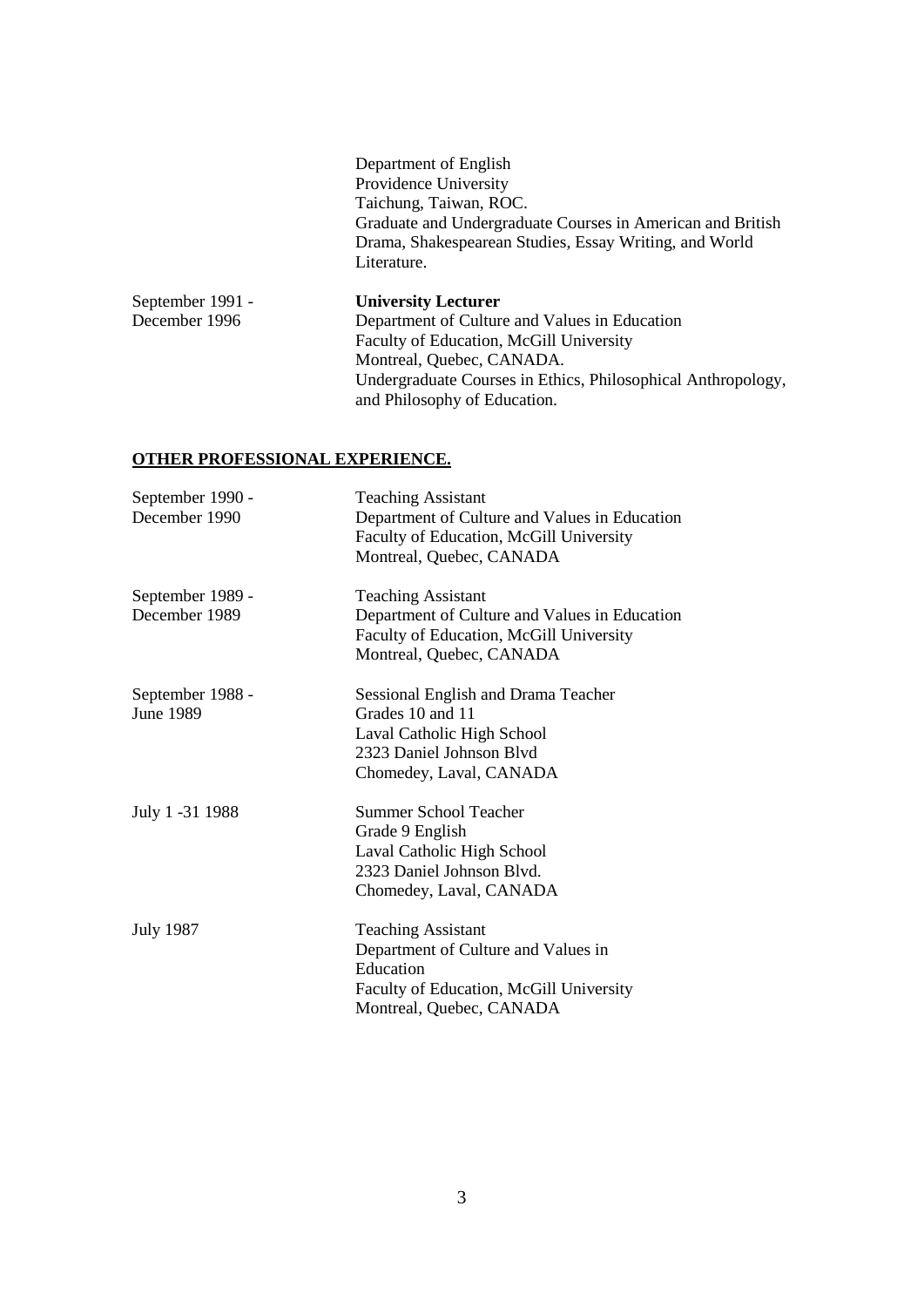#### **HONOURS**

| $2016 - 2017$ | Awarded Fu Jen Catholic University Academic<br><b>Research Project Grant</b><br>Taipei, Taiwn, R.O.C.                                    |
|---------------|------------------------------------------------------------------------------------------------------------------------------------------|
| $2015 - 2016$ | Awarded Fu Jen Catholic University Academic<br><b>Research Project Grant</b><br>Taipei, Taiwan, R.O.C                                    |
| 1999 - 2000   | Awarded Research Project Grant from the<br>National Science Council, Taiwan, R.O.C                                                       |
| 1996          | Doctoral Thesis Nominated as a Candidate for the<br>1997 Prize of Excellence Competition in the<br>Province of Quebec                    |
| 1993-1996     | Awarded Quebec FCAR Fellowship (The<br>Foundation for the Development of Researchers<br>and for Continued Research in Higher Education)  |
| 1993-1996     | Awarded Concordia University External Grants<br>Holder Scholarship                                                                       |
| 1988-1990     | Awarded Quebec FCAR Scholarship (The<br>Foundation for the Development of Researchers<br>and for Continued Research in Higher Education) |
| 1987          | <b>Awarded James McGill Award</b>                                                                                                        |
| 1985-1988     | Faculty Scholar/Graduated 1988 as University<br>Scholar                                                                                  |

#### **REFEREED ARTICLES**

- Basourakos, J. (2018). "Portraits of Black Male Mimetic Subjects in August Wilson's Post-1950s Plays: *Two Trains Running, Jitney,* and *King Hedley II*." **Lamar Journal of the Humanities.** Vol. 43. No. 2. Fall 2018.
- Basourakos, J. (2018). "Hyper-Masculinity and the Black Male Subject: Honor Killings, Sexual Conquests, and Revenge in August Wilson's Post-1950s Plays: *Two Trains Running, Jitney,* and *King Hedley II*." **Cinematic Codes Review.** Vol. III, No. 3. Fall 2018.
- Basourakos, J. (2018). "Engendered Male Subjects and Mamet's Critique of Patriarchal Discourse." **Pennsylvania Literary Journal.** Vol X. No. 1. Spring 2018.
- Basourakos, J. (2016). "Thwarted American Dreams: The Destruction of the Black Male "Mimetic Subject" in August Wilson's *King Hedley II*. **The Explicator**. Vol. 74 No. 3. 180-183.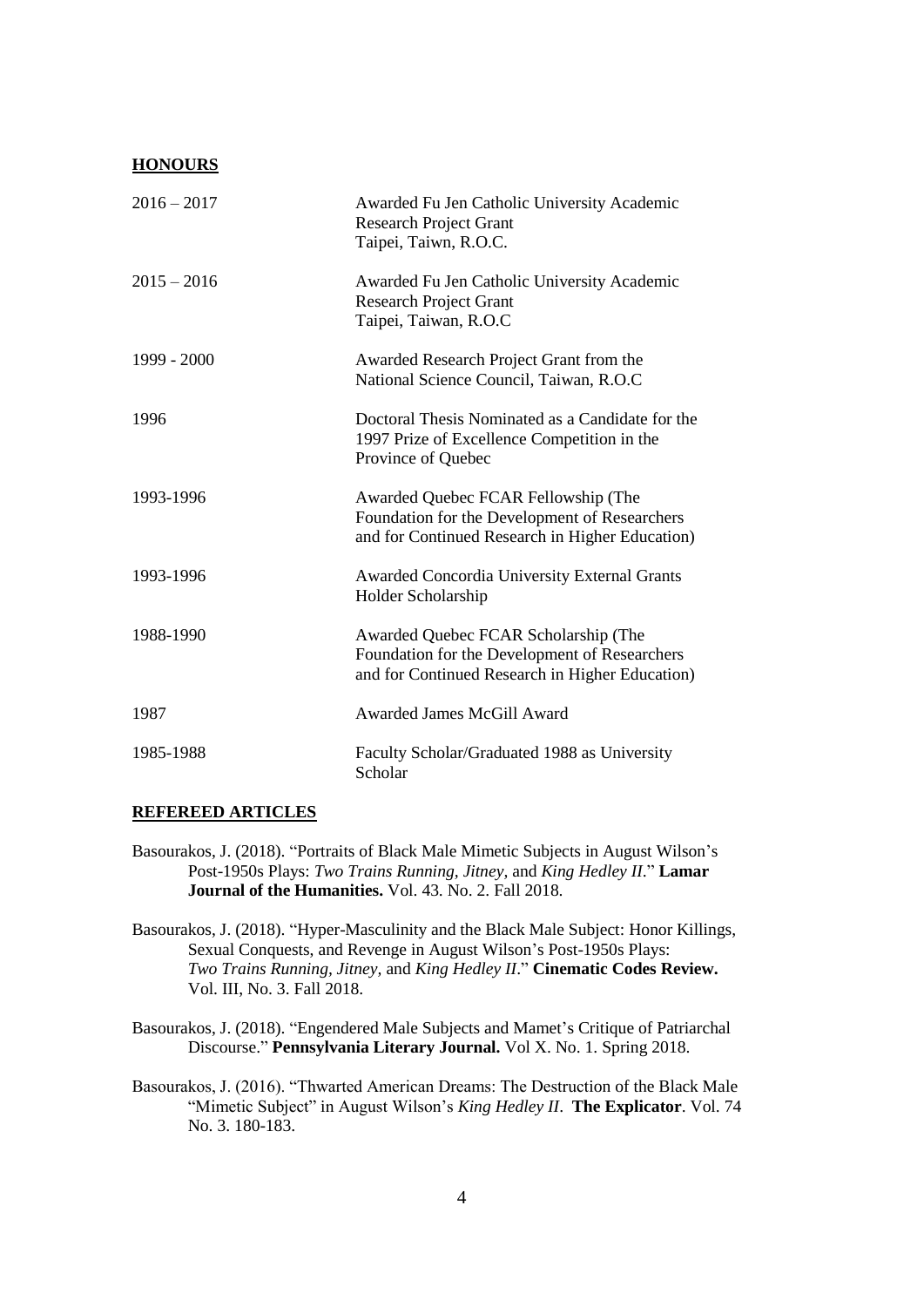- Basourakos, J. (2015). "Destabilizing Cultural Fictions of Gender and Heteronormativity In Caryl Churchill's Plays *Cloud Nine, Vinegar Tom,* and *Top Girls.* **Lamar Journal of the Humanities.** Vol. 40, Issue 1. Spring 2015.
- Basourakos, J. (2013). "ReDressing the Icons: Unmasking White Women's Mythologies in Pam Gems's Plays *Queen Christina*, *Piaf*, and *Camille*." **The Internet Journal of Language, Culture and Society.** Issue 38. 86-91.
- Basourakos, J. (2012). "Witches, Matriarchs, and Whores: Casting Intrasexual and Intersexual Oppression in Caryl Churchill's *Vinegar Tom*." **The Explicator**. Vol. 70. No. 4, 279-282.
- Basourakos, J. (2012). "Redressing the Icon: De-Constructing the Female Bisexual in Pam Gems's *Queen Christina."* **The Explicator.**Vol. 70. No. 3, 191-193.
- Basourakos, J. (2011). "Liberating the Female Gaze Through Drama: Nawal El Saadawi's Transgressions of Oppressive Monotheisms in *God Resigns at the Summit Meeting."* **IDEA: Studies in English.** Ed. Dr. Evrim Dogan Adanur. UK: Cambridge Scholars Publishing, 2011. 349-356.
- Basourakos, J. (2011). "Lest We Forget: The Voices of Damaged Souls in Emily Mann's *Still Life, Execution of Justice and Greensboro.*" **Facing the Past/Facing the Future: History, Memory, Literature**. Istanbul: Ugur Egitim Press. Vol. 1. 35-45.
- Basourakos, J. (2003). "Deadly Persuasions: Encountering an Ethics of Objectification, Cruelty, and Terror in Shakespeare's *Macbeth, Othello,* and *Richard III*." **Evil in English Literature.** Istanbul: Istanbul University Press. 70-76.
- Basourakos, J. (2002). "Challenging 'Fear of Mind': Confronting Gender Issues Through Drama with Turkish University Students." **New Approaches: Culture, Language, Literature**. Istanbul: Bay Yayin Press. Vol. 1, No. 1-2, 105-121.
- Basourakos, J. (2001). "'The Play's the Thing': Exploring Moral Voices Through Canadian Theatre." **The Journal of Educational Thought**. Calgary: University of Calgary Press. Vol. 32, No. 3, 300-316.
- Basourakos, J. (1999). "Moral Voices, Moral Choices: Drama and Moral Pedagogy." **The Journal of Moral Education**. Vol. 28, No. 4, December, 473-489.
- Basourakos, J. (1998). "Contemplating the 'Moral Other' Through Dramatic Art: The Role of Contemporary Canadian and Quebec Plays in Moral Pedagogy." **Canadian Journal of Education**. Vol. 23, No. 3, 265-280.

## **CONFERENCE PRESENTATIONS**

Basourakos, J. (2010). "Liberating the Female Gaze Through Drama: Nawal El Saadawi's Transgressions of Oppressive Monotheisms in *God Resigns by the Summit Meeting*. Ankara: Atilim University. Sub-Plenary Panel: Drama as Text and Theatre in the 21st Century. Chair: Gunseli Isci. Thursday, April 15, 2010. One and half hour session.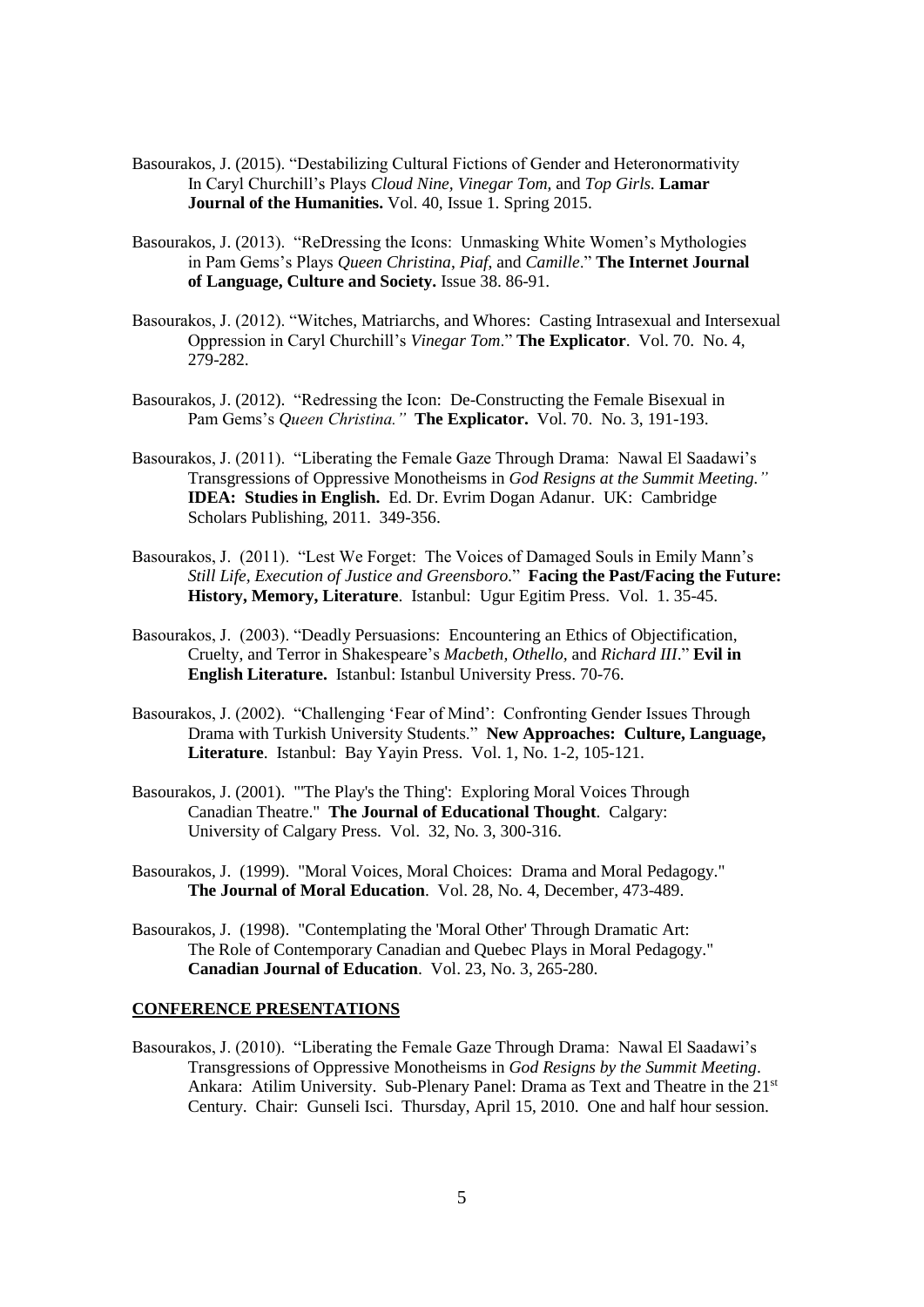- Basourakos, J. (2009). "Theatre of Testimony: Voices of Damaged Souls in Emily Mann's *Still Life*, *Execution of Justice*, and *Greensboro*. Presented at **Facing the Past Facing The Future: History, Memory, Literature.** Istanbul: Bahcesehir University. Chair: Nur Gokalp Akkerman. Thursday, May 7, 2009. One hour and a half session.
- Basourakos,J. (2009). "Let the Dead Poets Make Way For Others:" Manifestos for Anti-Theatre as Embodied in Tristan Tzara's *The Gas Heart*, Antonin Artaud's *The Spurt of Blood*, and Eugene Ionesco's *The Lesson*. Presented at the **12th International Cultural Studies Conference.** Izmir. Ege University. Chair: Gunseli Sonmez Isci. Thursday, April 30, 2009. One hour and a half session.
- Basourakos, J. (2008). "Demystifying and Transgressing Oppressive Ideologies in Caryl Churchill's Plays *Vinegar Tom, Cloud Nine,* and *Top Girls*."Presented at the **6 th International Conference on New Directions in the Humanities.** Istanbul. Fatih University. Chair: John Basourakos. Friday, July 18, 2008. One hour and a half session.
- Basourakos, J. (2008). "Re-Dressing the Icons: UnMasking White Women's Mythologies In Pam Gems's *Queen Christina, Piaf,* and *Camille.*" Presented at the **3 rd Annual IDEA Conference: Studies in English**. Izmir: Ege University. Chair: John Basourakos. Wednesday April 16, 2008. One hour and half session.
- Basourakos, J. (2007). "Damaged Souls: Salvation and Escape Through Memory and Madness in Tennessee Williams's *Portrait of a Madonna, A Streetcar Named Desire,* and *Suddenly Last Summer*." Presented at the **11th International Cultural Studies Symposium**. Izmir: Ege University. Chair: John Basourakos. Friday, May 11, 2007. One hour and a half session.
- Basourakos, J. (2007). "Witches, Matriarch, Whores, and Bourgeois Feminists: Casting Inter-Sexual and Intra-Sexual Oppression in Caryl Churchill's Plays, *Vinegar Tom, Cloud Nine,* and *Top Girls.*"Presented at the **2 nd International IDEA Conference: Studies in English**. Ankara: Hacettepe University. Chair: Deniz Bozer. Tuesday, April 17, 2007. One hour and a half session.
- Basourakos, J. (2002). "Deadly Persuasions: Encountering an Ethics of Objectification, Cruelty, and Terror in Shakespeare's *Macbeth, Othello,* and *Richard III*." Presented at the **All-Turkey English Literature Conference**. Istanbul: Istanbul University. Chair: Gunseli Işçi. Wednesday, April 25, 2002. One hour session.
- Basourakos, J. (2000). "Exploring the Moral Sphere Through Drama: Using Plays to Generate Critical Ethical Reflection." Presented at the Annual Conference of the **Association for Moral Education**. Glasgow: The University of Glasgow. Monday, July 10, 2000. One hour session.
- Basourakos, J. (1999). "Moral Voices and Moral Choices: Confronting Ethical Issues Through Drama." Presented at the **8th International Symposium and Book Fair on English Teaching.** Taipei: National Taiwan Normal University, Friday, November 12, 1999. One hour session.
- Basourakos, J. (1999). "Moral Voices and Moral Dilemmas: Using Drama to Explore Ethical Issues." Presented at the **Annual Literary Festival, Providence University**. Taichung, Taiwan. One hour session.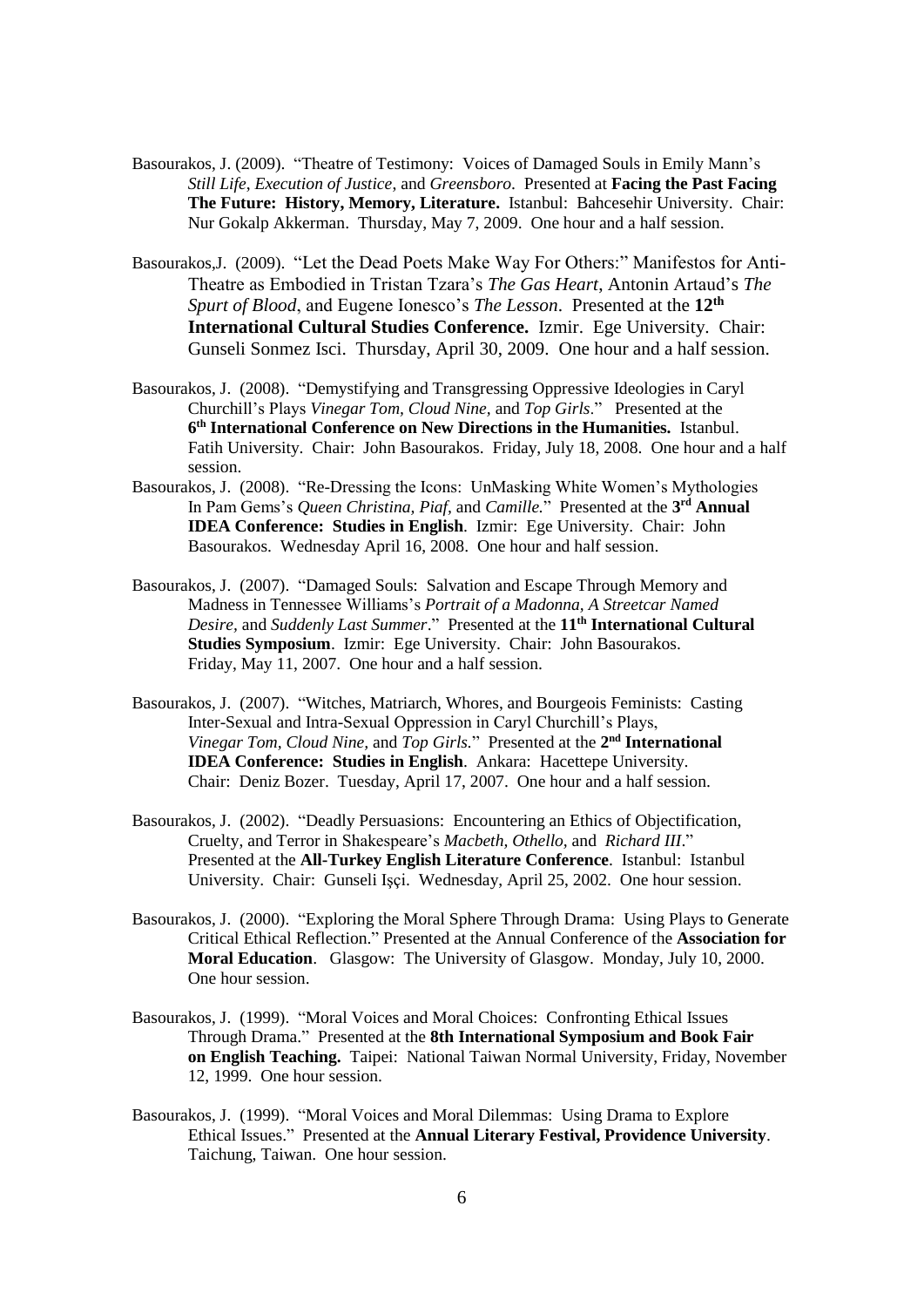- Basourakos, J. (1998). "Canadian Drama and Moral Pedagogy: An Alternative Approach to the Study of Ethics." Presented for the **Association for Canadian Theatre Researchers** at the Annual Conference of the **Congress of the Social Sciences and the Humanities***,* in Ottawa, Ontario. Chair: James Dugan, University of Calgary. Thursday, May 28, 1998. One hour session.
- Basourakos, J. (1998). "Images from the Moral Realm: Theatre and Moral Pedagogy." Presented for the **Canadian Association for Foundations in Education** at the Annual Conference of the **Congress of the Social Sciences and the Humanities**, in Ottawa, Ontario. Chair: Sandra Bruneau, University of British Columbia. Saturday, May 30, 1998. One hour session.
- Basourakos, J. (1997). "Dramatic Art and Ethical Reflection: A Case Study in the Department of Culture and Values in Education, McGill University." Annual Conference of **The Society for Teaching and Learning in Higher Education**, Regina, Saskatchewan. June 13, 1997. One hour session.
- Basourakos, J. (1996). "Contemplating the Moral in "Such Stuff that Dreams are Made of."" Annual Conference of **The Society for Teaching and Learning in Higher Education**, Ottawa, Ontario. June 12, 1996. One hour session.

## **ACADEMIC EDITORIAL EXPERIENCE**

Member of Advisory Board for **New Approaches: Culture, Language, Literature** (Istanbul, Beykent University).

#### **BOOK REVIEWS**

- Basourakos, J. (2000). Review of Friendship and Moral Education: Twin Pillars of Philosophy for Children. by Ronald F. Reed and Tony W. Johnson. London: **The Journal of Moral Education**, Vol. 29, No. 1. March, 115-117.
- Basourakos, J. (1999). Review of Tolerance and Education: Learning to Live With Diversity and Difference. by W. P. Vogt. **The Journal of Educational Thought**, Vol. 28, No. 2, August, 197-200.
- Basourakos, J. (1998). Review of Tales of Good and Evil, Help and Harm. by Philip Hallie. **The Journal of Moral Education**. Vol. 27, No. 2, 250-252.
- Basourakos, J. (1998). Review of Towards a Caring Society: Ideas Into Action. by Pearl M. Oliner & Samuel P. Oliner. **The Journal of Moral Education**. Vol. 27, No. 3, 415-417.
- Basourakos, J. (1997). Review of This Year Next Year by Norah Harding; The Little Years by John Mighton; Mad Boy Chronicles by Michael O'Brien; and The Monument by Colleen Wagner. **Canadian Theatre Review**. Vol. 90, 90-92.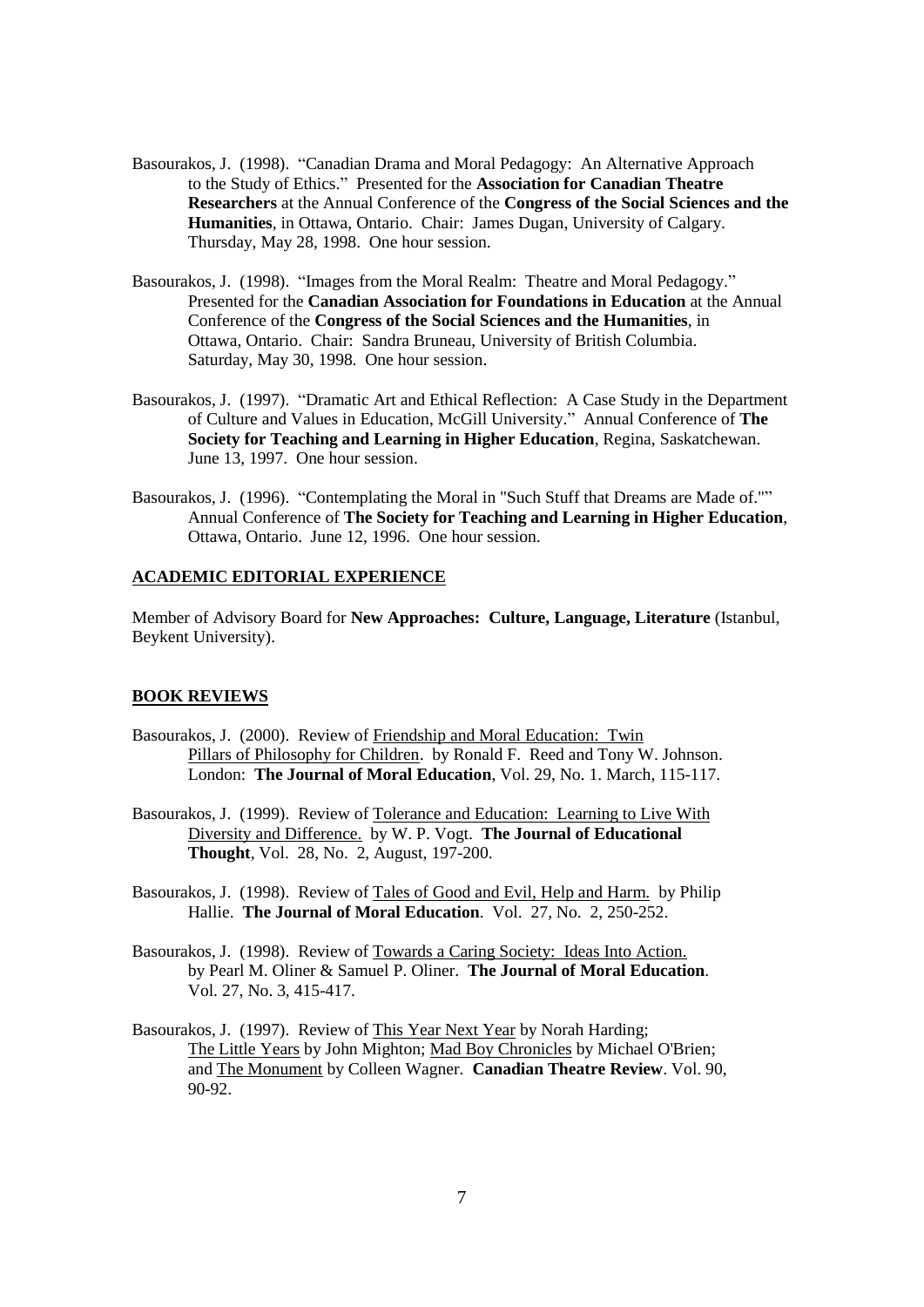Basourakos, J. (1996). Review of The Invention of the Horse by Achille Campanile; The Country in Her Throat by Simon Fortin; Beyond the Ruins by Marco Micone. **Canadian Theatre Review**. Vol 87, 71-74.

### **PLAYS AND DRAMATURGICAL WORK**

- 1. Spring 2021. Student Production of *Suddenly Last Summer* by Tennessee Williams. Fu Jen Catholic University, Taipei, Taiwan. R.O.C. Director and Producer.
- 2. Spring 2020. Student Production of *Frozen* by Bryony Lavery. Fu Jen Catholic University, Taipei, Taiwan, R.O.C. Director and Producer.
- 3. Spring 2019. Student Production of *Vinegar Tom* by Caryl Churchill. Fu Jen Catholic University, Taipei, Taiwan, R.O.C. Director and Producer.
- 4. Spring 2018. Student Production of *Everyman* by Carol Ann Duffy. Fu Jen Catholic University, Taipei, Taiwan, R.O.C. Director and Producer.
- 5. Spring 2017. Student Production of *Machinal* by Sophie Treadwell. Fu Jen Catholic University, Taipei, Taiwan, R.O.C. Director and Producer.
- 6. Spring 2016. Student Production of *If We Were Birds* by Erin Shields. Fu Jen Catholic University, Taipei, Taiwan, R.O.C. Director and Producer.
- 7. Spring 2015. Student Production of *The Heiress* by Ruth and Augustus Goetz. Fu Jen Catholic University, Taipei, Taiwan, R.O.C. Director and Producer.
- 8. Spring 2000. Student Production of Euripides' *Medea*. Providence University, Taichung, Taiwan, ROC. Director and Producer.
- 9. Spring 1992. Student Production of Tennessee Williams's play *The Glass Menagerie*. McGill University, Tuesday Night Cafe Theatre. Director.Fall 1991.
- 10. Student Production of *Shakespeare's Women*. McGill University, Tuesday Night Cafe Theatre. Director.
- 11. Spring 1989. McGill University Student Production of *Space*, by John Basourakos. Player's Theatre Drama Competition. Finalist.
- 12. Spring 1988. McGill University Student Production of *At Night the Children Will* *Play*, by John Basourakos. Tuesday Night Cafe Theatre.

### **ADMINISTRATIVE FUNCTIONS**

### **I. Fu Jen Catholic University: Department of English Language and Literature/Taipei, Taiwan.**

1. Examiner and Interviewer for the B.A. Direct Entry Exam. Department of English Language and Literature. Taipei, Taiwan. Spring semester 2021.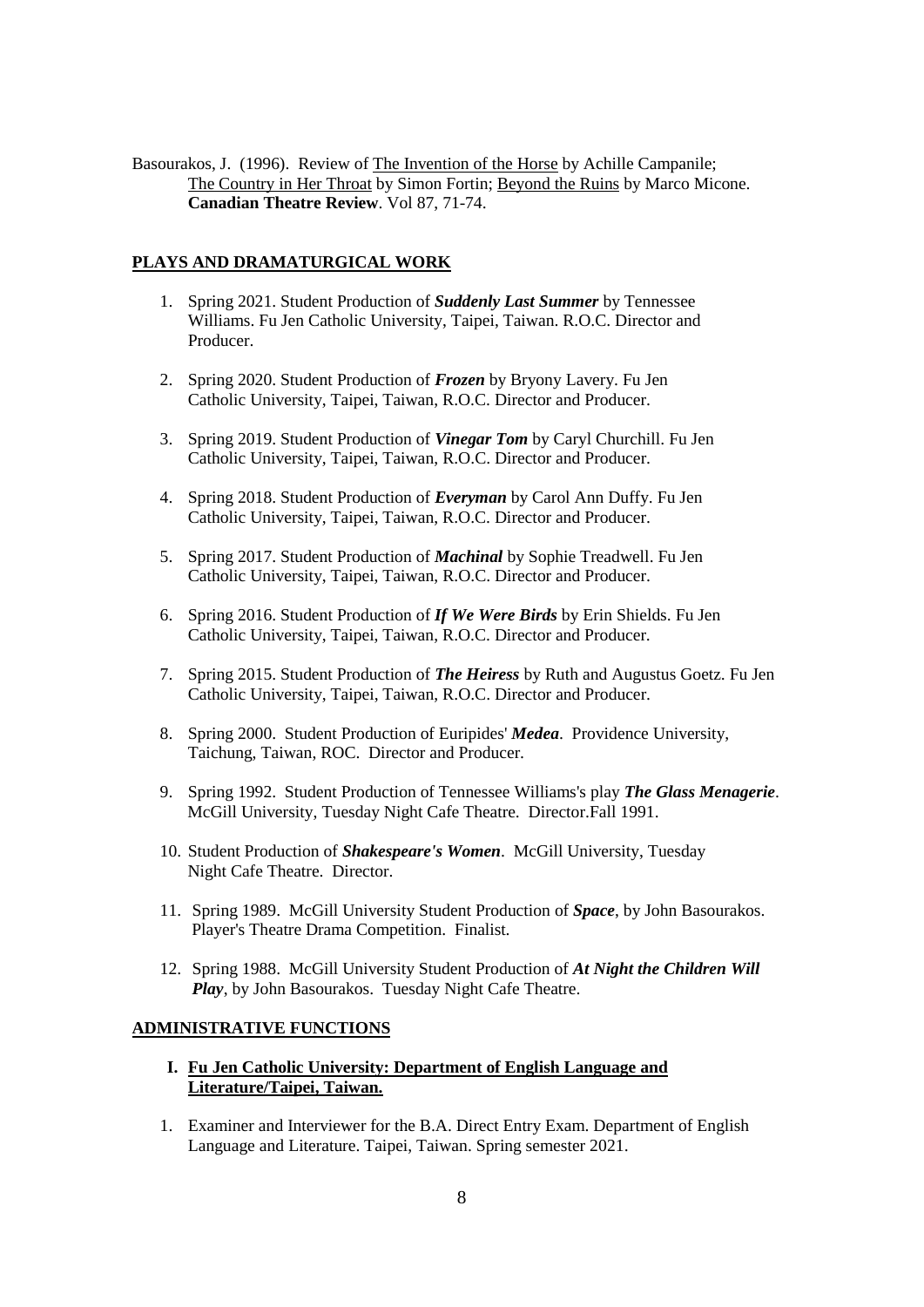- 2. Examiner and Grader. M.A. Regular Exam Creative Culture and Busines Communication Program. Department of English Language and Literature. Fu Jen Catholic University. Taipei, Taiwan. Spring semester 2021.
- 3. Member of the Scholarship Granting Committee. Department of English Language and Literature. Fu Jen Catholic University. Taipei, Taiwan. September 2020 – June 2021.
- 4. M.A. Program Committee Member/Creative Culture and Business Communication Track. Department of English Language and Literature. Taipei, Taiwan. Fall semester 2020 and Spring semester 2021.
- 5. College Theatre Committee Member. Department of English Language and Literature. Taipei, Taiwan. Fall semester 2020 and Spring semester 2021.
- 6. Examiner and Interviewer for the B.A. Direct Entry Exam. Department of English Language and Literature. Taipei, Taiwan. Spring semester 2020.
- 7. Commentator for the 11<sup>th</sup> Annual Fu Jen Renmin of China Graduate Student Conference. Department of English Language and Literature. Taipei, Taiwan. Spring semester 2020.
- 8. B.A. Internal Transfer Exam Examiner. Department of English Language and Literature. Taipei, Taiwan. Spring semester 2020.
- 9. B.A. Minor Exam. Department of English Language and Literature. Taipei, Taiwan. Spring semester 2020.
- 10. B.A. Admissions Committee Member. Department of English Language and Literature. Fu Jen Catholic University. Taipei, Taiwan. September 2019 – June 2020.
- 11. Member of the Scholarship Granting Committee. Department of English Language and Literature. Fu Jen Catholic University. Taipei, Taiwan. September 2019 – June 2020.
- 12. English Department Library Representative. Department of English Language and Literature. Fu Jen Catholic University. Taipei, Taiwan. September 2019 – January 2020.
- 13. Examiner. M.A. Literature Track Direct Entry Exam. Department of English Language and Literature. Taipei, Taiwan. Fall semester 2019.
- 14. Examiner for the B.A. External Transfer Exam (Sophomore). Department of English Language and Literature. Taipei, Taiwan. Spring semester 2019.
- 15. Examiner for the B.A. Direct Entry Exam. Department of English Language and Literature. Taipei, Taiwan. Spring semester 2019.
- 16. Commentator for the 10<sup>th</sup> Annual Fu Jen Renmin of China Graduate Student Conference. Department of English Language and Literature. Taipei, Taiwan. Spring semester 2019.
- 17. Member of the Scholarship Granting Committee. Department of English Language and Literature. Fu Jen Catholic University. Taipei, Taiwan. September 2018 – June 2019.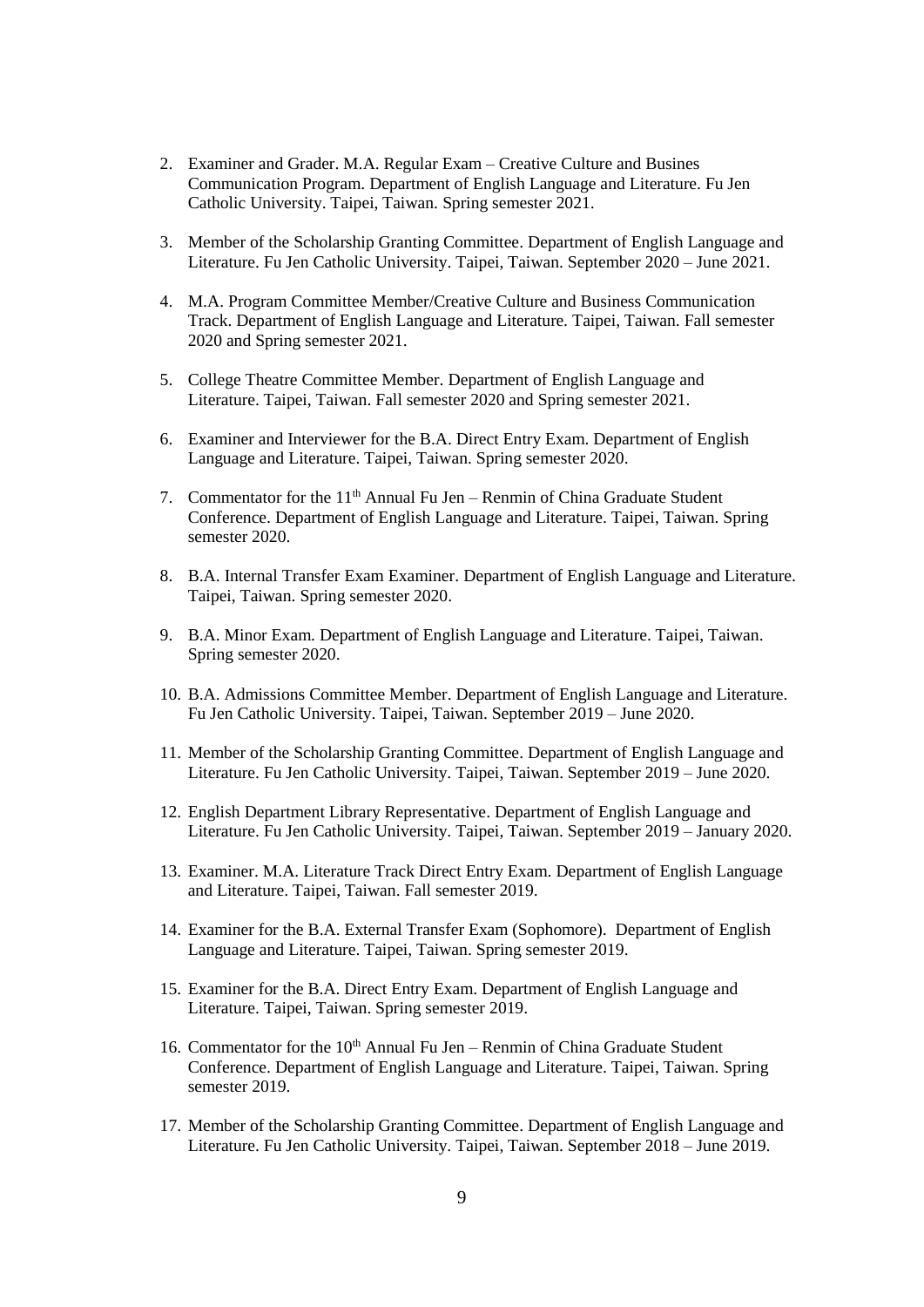- 18. Judge of the Student Public Speaking Contest. Department of English Language And Literature. Fu Jen Catholic University. Taipei, Taiwan. Fall Semester 2019.
- 19. Coordinator of the Sections for Composition and Conversation Level 3. Department of English Language and Literature. Fu Jen Catholic University. Taipei, Taiwan. September 2018 – June 2019.
- 20. Examiner for the B.A. External Transfer Exam (Sophomore). Department of English Language and Literature. Taipei, Taiwan. Spring semester 2018.
- 21. Examiner for the B.A. Direct Entry Exam. Department of English Language and Literature. Taipei, Taiwan. Spring semester 2018.
- 22. Exam Composer for the M.A. Literature Exam (Critical Analysis). Department of English Language and Literature. Taipei, Taiwan. Spring semester 2018.
- 23. Judge of the Student Public Speaking Contest. Department of English Language And Literature. Fu Jen Catholic University. Taipei, Taiwan. Fall Semester 2018.
- 24. Exam Composer for the B.A. External Transfer Exam. Department of English Language and Literature. Taipei, Taiwan. Spring semester 2017
- 25. Examiner for the Internal Transfer Exam. Department of English Language and Literature. Taipei, Taiwan. Spring semester 2017
- 26. Examiner for the B.A. Direct Entry Exam. Department of English Language and Literature. Taipei, Taiwan. Spring semester 2017.
- 27. Examiner. M.A. Literature Track Direct Entry Exam. (Oral). Department of English Language and Literature. Fu Jen Catholic University. Taipei, Taiwan. September  $2016 -$  June 2017.
- 28. Examiner. M.A. Literature Track Direct Entry Exam. (Written). Department of English Language and Literature. Fu Jen Catholic University. Taipei, Taiwan. September 2016 – June 2017.
- 29. Editor/Fu Jen Studies Journal. College of Foreign Languages and Literatures. Fu Jen Catholic University. Taipei, Taiwan. September 2016 – June 2017.
- 30. B.A. Admissions Committee Members. Department of English Language and Literature. Fu Jen Catholic University. Taipei, Taiwan. September 2016 – June 2017.
- 31. Judge of the Student Public Speaking Contest. Department of English Language And Literature. Fu Jen Catholic University. Taipei, Taiwan. Fall Semester 2017.
- 32. Coordinator of the Sections for Composition and Conversation Level 3. Department of English Language and Literature. Fu Jen Catholic University. Taipei, Taiwan. September 2016 – June 2017.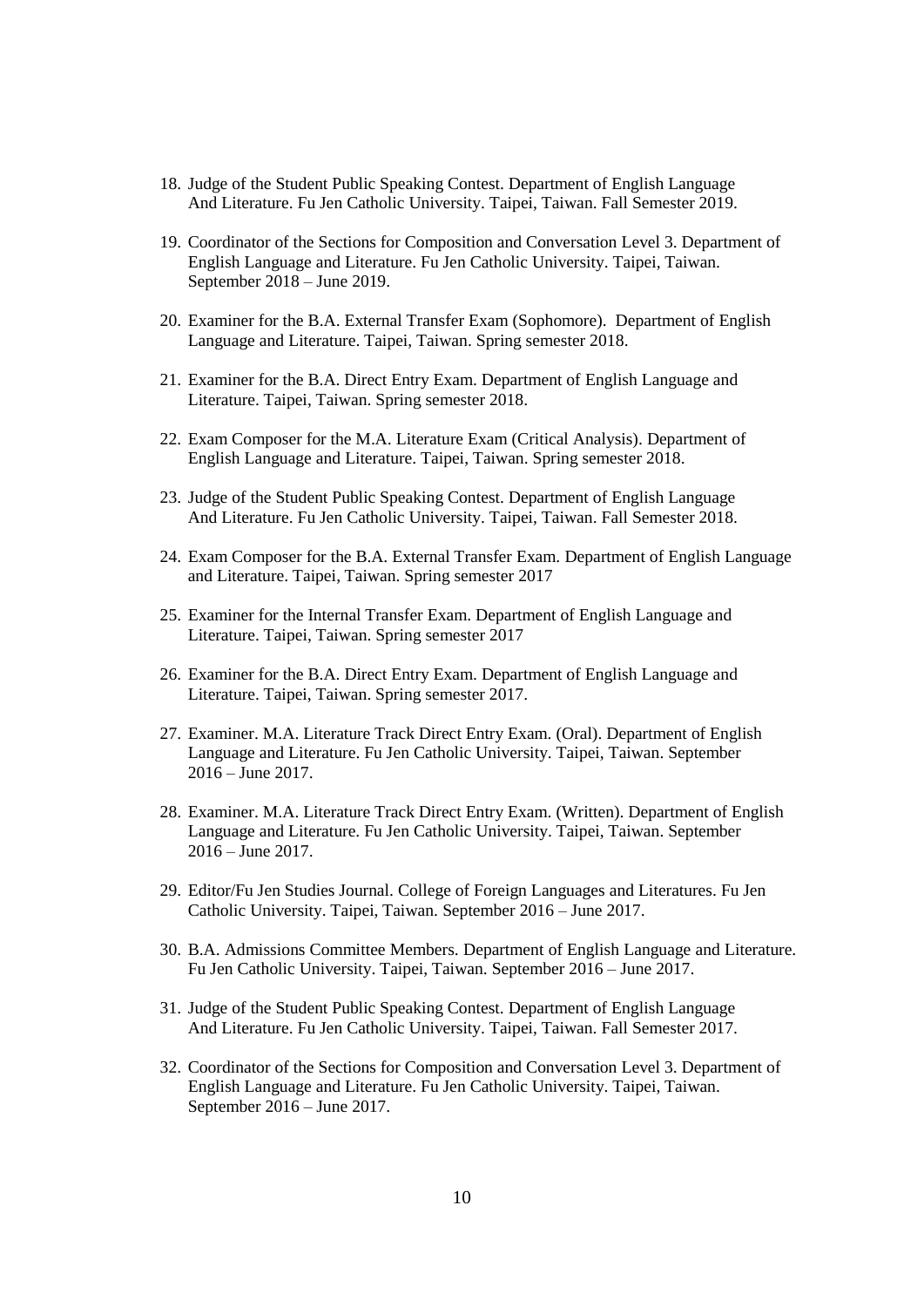- 33. English Department Library Representative. Department of English Language and Literature. Fu Jen Catholic University. Taipei, Taiwan. September 2014 – March 2016.
- 34. Member of the Scholarship Granting Committee. Department of English Language and Literature. Fu Jen Catholic University. Taipei, Taiwan. September 2015 – July 2016.
- 35. Member of the M.A. Literature Committee. Department of English Language and Literature. Fu Jen Catholic University. Taipei, Taiwan. September 2015 – July 2016.
- 36. Examiner for the M.A. Graduate Student Direct Entry Exam. Department of English Language and Literature. Fu Jen Catholic University. Taipei, Taiwan. Fall Semester 2015.
- 37. Judge of the Student Composition Contest. Department of English Language and Literature, Fu Jen Catholic University. Taipei, Taiwan. Fall semester 2014 and Fall semester 2015.
- 38. Judge of the Student Public Speaking Contest. Department of English Language And Literature. Fu Jen Catholic University. Taipei, Taiwan. Fall Semester 2016.
- 39. Examiner for the B.A. Direct Entry Exam. Department of English Language and Literature. Taipei, Taiwan. Spring semester 2016.
- 40. Examiner for the B.A. External Sophomore Committee. Department of English Language and Literature. Taipei, Taiwan. Spring semester 2016.
- 41. Examiner for the B.A. Direct Entry Exam. Department of English Language and Literature. Taipei, Taiwan. Spring semester 2015.
- 42. Examiner for the B.A. Admission Committee. Department of English Language and Literature. Taipei, Taiwan. Spring semester 2015.

#### **1. Hoa Sen University. Department of English/Ho Chih Minh City, Vietnam.**

- 1. Head of the Committee to Establish a Writing Center. Department of English. Hoa Sen University. HCMC, Vietnam. September 2012 – August 2013.
- 2. Undergraduate Research Project Supervisor. Department of English. Hoa Sen University. HCMC, Vietnam. September 2012 – June 2013.
- 3. Committee Member for Curriculum Revisions of the Writing Programs. Department of English. Hoa Sen University. HCMC, Vietnam. September 2012 – August 2013.
- 4. Colloquium Participant. Title of Talk: *Reconsidering the Teaching of Literature to Non-Native English Speakers: Can the Impossible Be Accomplished?* Department of English. Hoa Sen University. HCMC, Vietnam. January 2013.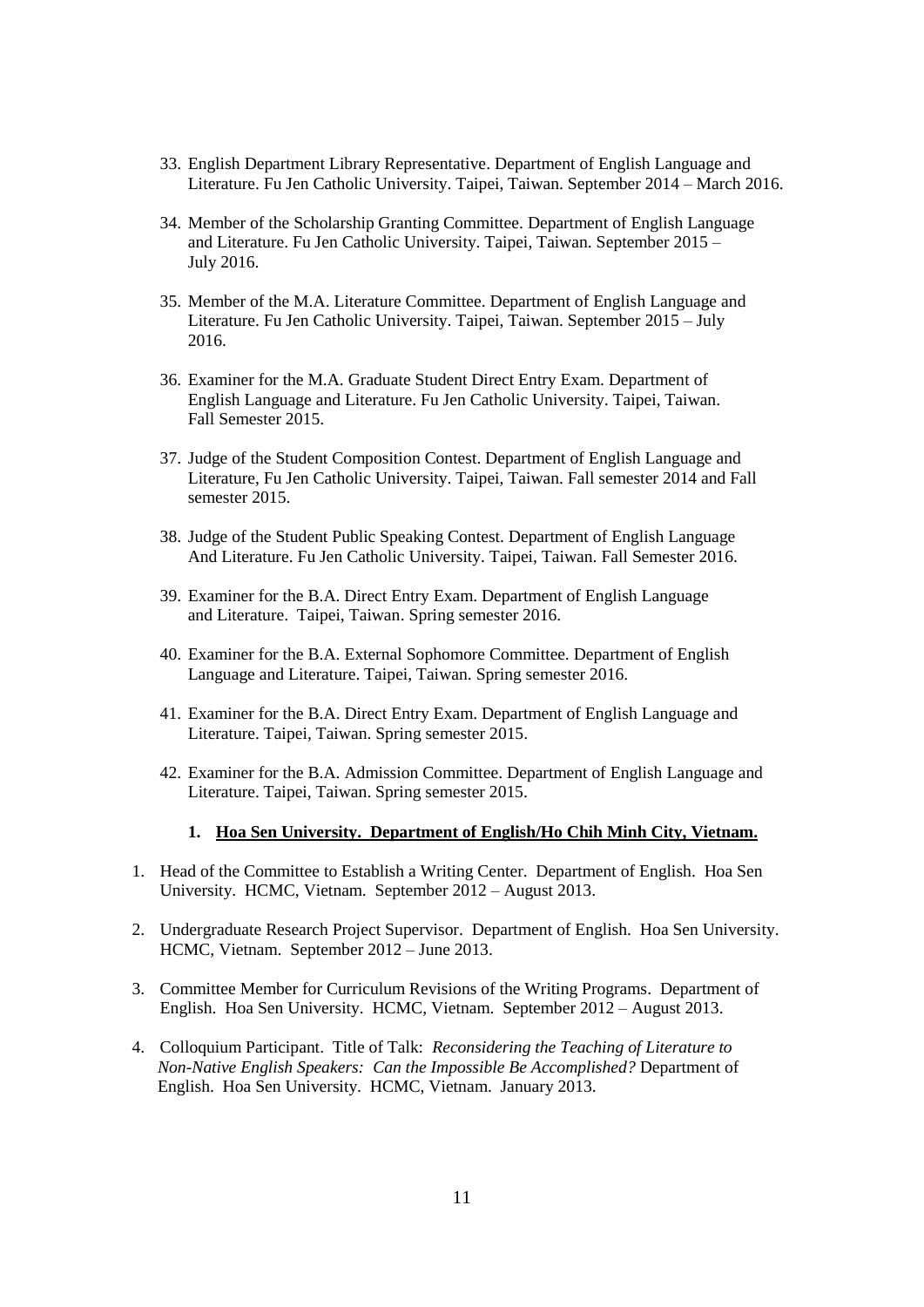## **2. Fatih University. Department of English Language and Literature.**

- 1. Mastes Thesis Supervisor. Department of English Language and Literature. Fatih University, Istanbul, Turkey. September 2008-August 2010.
- 2. Undergraduate Thesis Supervisor. Department of English Language and Literature. Fatih University. Istanbul, Turkey. September 2009 – June 2010.
- 3. Undergraduate Thesis Supervisor. Department of English Language and Literature. Fatih University, Istanbul, Turkey. September 2007-June 2008.
- 4. Conference Organizer Spring 2007. Title of Conference: 2<sup>nd</sup> Annual Fatih University  **Transdisciplinary Conference: Metamorphoses and Place.** Fatih University Istanbul, Turkey.
- 5. Conference Session Chair. Session: **The Confines of Masculinity in Film and Philosophy.** Conference: **Building Bridges – Crossing Borders: Transdisciplinarity & American Studies.** Held by: The Department of American Studies. Fatih University, Buyukcekmece, Istanbul. May, 2006.

## **3. Beykent University: Department of English Language and Literature.**

- 1. Master Thesis Supervisor. Department of English Language and Literature. Beykent University. Istanbul, Turkey. September 2005 – August 2006.
- 2. Symposium Organizer Spring 2004. Department of English Language and Literature. Beykent University. Istanbul, Turkey. Title of Symposium: **The Passions in Literature: Expression, Conflict, Reconciliation.**
- 3. Master Thesis Supervisor. Department of English Language and Literature. Beykent University. Istanbul, Turkey. Septermber 2004 – July 2005.
- 4. Undergraduate Thesis Supervisor. Department of English Language and Literature. Beykent University. Istanbul, Turkey. September 2004 – July 2005.
- 5. Undergraduate Thesis Supervisor. Department of English Language and Literature. Beykent University. Istanbul, Turkey. September 2003 – July 2004.
- 6. Undergraduate Thesis Supervisor. Department of English Language and Literature. Beykent University. Istanbul, Turkey. September 2002 – July 2003.
- 7. Undergraduate Thesis Supervisor. Department of English Language and Literature. Beykent University. Istanbul, Turkey. September 2001 – July 2002.
- 8. Member of the Screening Committee for the First Conference on **Balkan Culture and Identity**, jointly organized by **Beykent University** and **Bosphorous University**. September – May 2002.
	- 4. **Providence University: Department of English.**